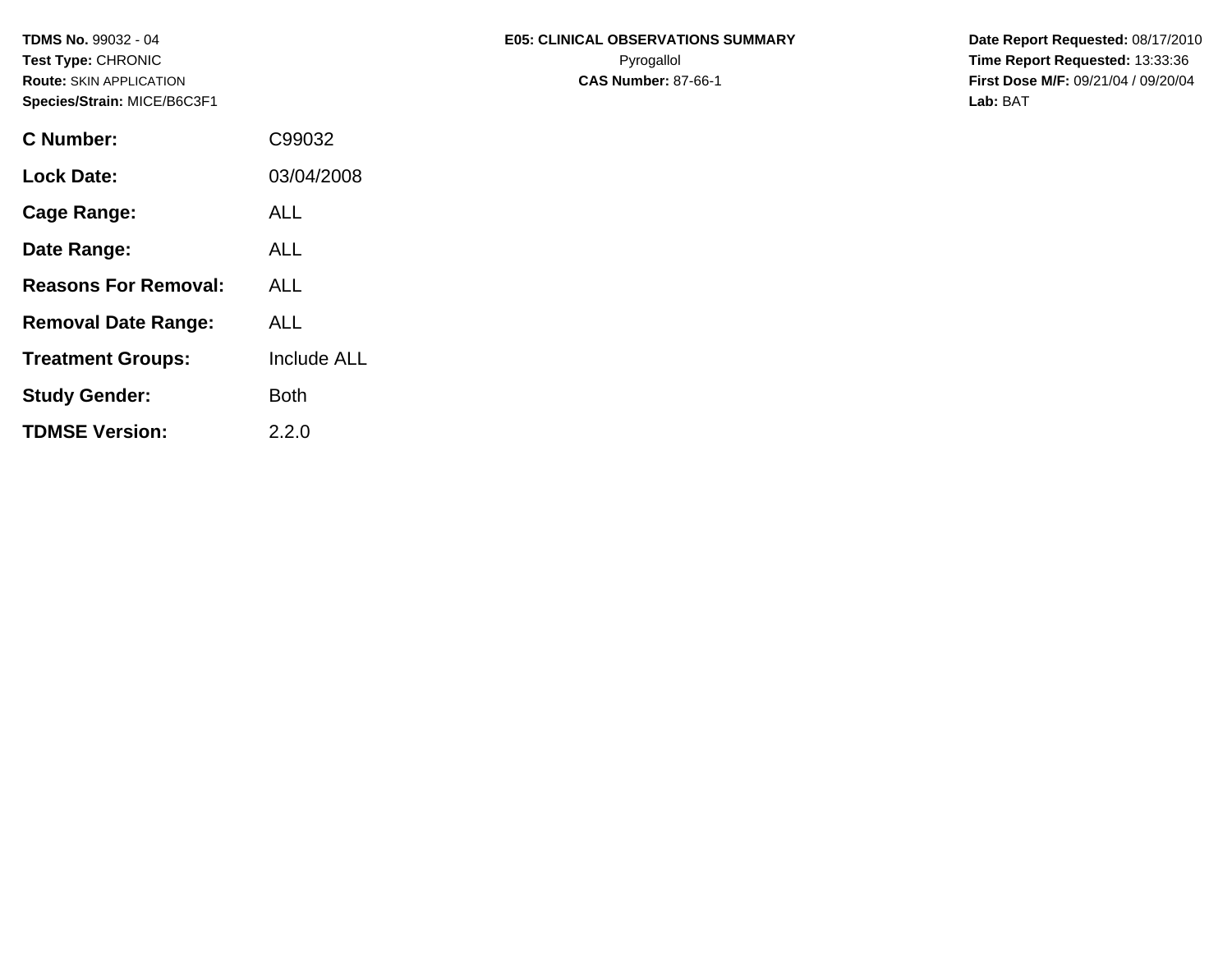### **TDMS No.** 99032 - 04 **E05: CLINICAL OBSERVATIONS SUMMARY** Date Report Requested: 08/17/2010 **Test Type:** CHRONIC Pyrogallol **Time Report Requested:** 13:33:36 **Route:** SKIN APPLICATION **CAS Number:** 87-66-1 **First Dose M/F:** 09/21/04 / 09/20/04

**Species/Strain:** MICE/B6C3F1 **Lab:** BAT

**SEX: MALE** 

| <b>WEEK: 105</b> |
|------------------|
|------------------|

|                                          | 0 MG/KG         |                   | 5 MG/KG        |                 | 20 MG/KG       |                 | <b>75 MG/KG</b> |                   |
|------------------------------------------|-----------------|-------------------|----------------|-----------------|----------------|-----------------|-----------------|-------------------|
| <b>OBSERVATION</b>                       | <b>CURRENT*</b> | TOTAL+            | <b>CURRENT</b> | <b>TOTAL</b>    | <b>CURRENT</b> | <b>TOTAL</b>    | <b>CURRENT</b>  | <b>TOTAL</b>      |
| <b>Diarrhea</b>                          | 0/0             | 0/50              | 0/0            | 0/50            | 0/0            | 0/50            | 0/0             | 1/50<br>DAY 617   |
| <b>Eye Abnormality</b>                   | 0/0             | 5/50<br>DAY 505   | 0/0            | 4/50<br>DAY 533 | 0/0            | 3/50<br>DAY 57  | 0/0             | 1/50<br>DAY 561   |
| <b>Head Tilt</b>                         | 0/0             | 1/50<br>DAY 645   | 0/0            | 0/50            | 0/0            | 0/50            | 0/0             | 0/50              |
| <b>Irritation</b><br>Site Of Application | 0/0             | 2/50<br>DAY 477   | 0/0            | 0/50            | 0/0            | 7/50<br>DAY 169 | 0/0             | $50/50$<br>DAY 29 |
| <b>Mass</b><br>Torso/Ventral             | 0/0             | $2/50$<br>DAY 645 | 0/0            | 7/50<br>DAY 197 | 0/0            | 1/50<br>DAY 645 | 0/0             | 0/50              |
| <b>Mass</b><br>Appendage                 | 0/0             | 0/50              | 0/0            | 1/50<br>DAY 533 | 0/0            | 1/50<br>DAY 617 | 0/0             | 0/50              |
| <b>Mass</b><br>Head                      | 0/0             | 4/50<br>DAY 505   | 0/0            | 3/50<br>DAY 645 | 0/0            | 2/50<br>DAY 645 | 0/0             | 0/50              |
| <b>Mass</b><br>Torso/Dorsal              | 0/0             | 0/50              | 0/0            | 1/50<br>DAY 673 | 0/0            | 0/50            | 0/0             | 0/50              |

\* ANIMALS WITH OBSERVATION IN CURRENT PERIOD / TOTAL ANIMALS OBSERVED IN CURRENT PERIOD (WITHIN 30 DAYS OF RUN DATE)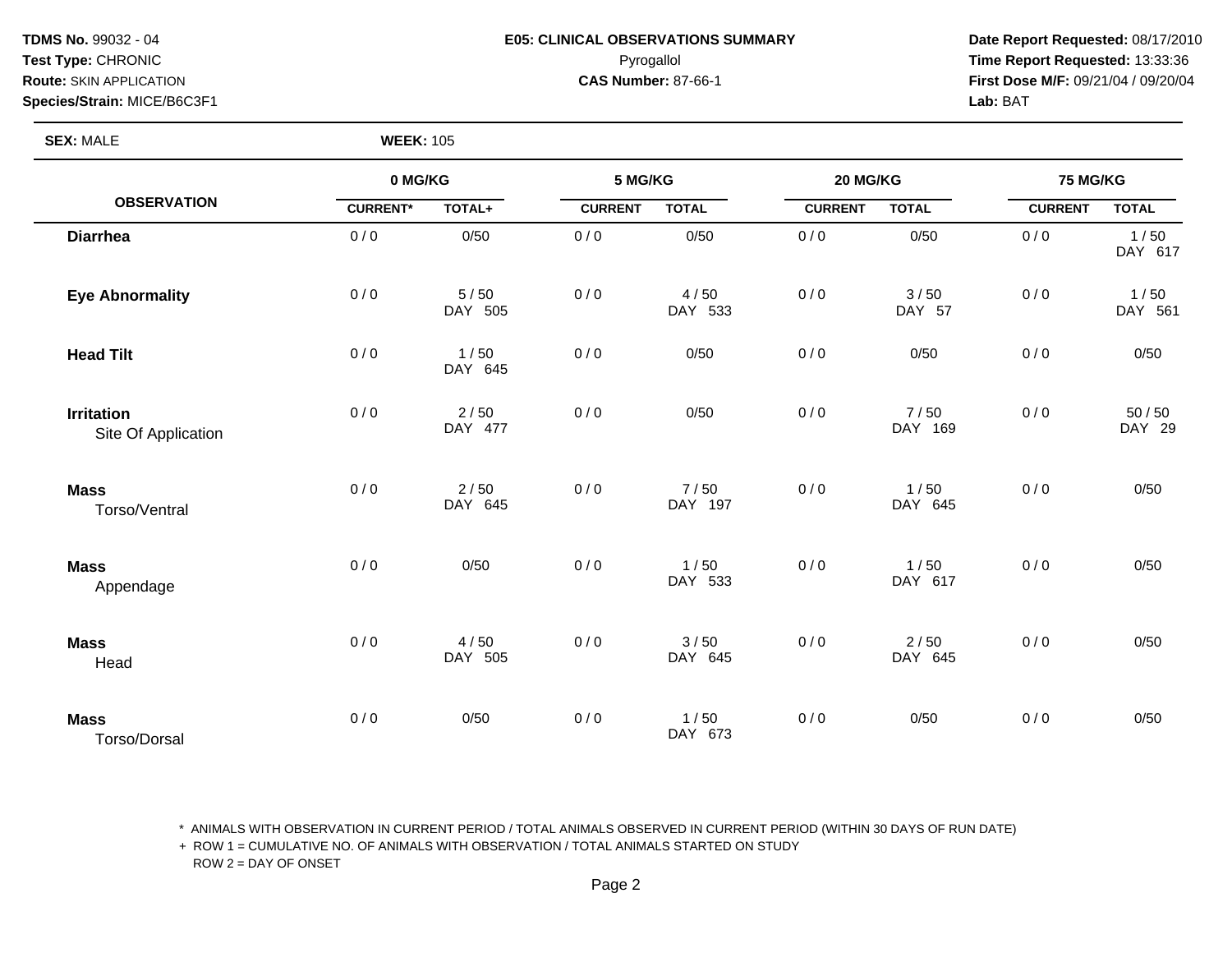# **Species/Strain:** MICE/B6C3F1 **Lab:** BAT

### **TDMS No.** 99032 - 04 **E05: CLINICAL OBSERVATIONS SUMMARY** Date Report Requested: 08/17/2010 **Test Type:** CHRONIC Pyrogallol **Time Report Requested:** 13:33:36 **Route:** SKIN APPLICATION **CAS Number:** 87-66-1 **First Dose M/F:** 09/21/04 / 09/20/04

**SEX:** MALE **WEEK:** 105

|                                             | 0 MG/KG         |                 | 5 MG/KG        |                 | 20 MG/KG       |                 | 75 MG/KG       |                  |
|---------------------------------------------|-----------------|-----------------|----------------|-----------------|----------------|-----------------|----------------|------------------|
| <b>OBSERVATION</b>                          | <b>CURRENT*</b> | TOTAL+          | <b>CURRENT</b> | <b>TOTAL</b>    | <b>CURRENT</b> | <b>TOTAL</b>    | <b>CURRENT</b> | <b>TOTAL</b>     |
| <b>Mass</b><br>Site Of Application          | 0/0             | 0/50            | 0/0            | 0/50            | 0/0            | 0/50            | 0/0            | 2/50<br>DAY 589  |
| <b>Nasal/Eye Discharge</b>                  | 0/0             | 1/50<br>DAY 561 | 0/0            | 0/50            | 0/0            | 1/50<br>DAY 645 | 0/0            | 1/50<br>DAY 645  |
| <b>Ruffled Fur</b>                          | 0/0             | 0/50            | 0/0            | 0/50            | 0/0            | 2/50<br>DAY 645 | 0/0            | 1/50<br>DAY 701  |
| <b>Thin</b>                                 | 0/0             | 1/50<br>DAY 533 | 0/0            | 2/50<br>DAY 309 | 0/0            | 0/50            | 0/0            | 1/50<br>DAY 673  |
| <b>Ulcer</b><br>Site Of Application         | 0/0             | 1/50<br>DAY 477 | 0/0            | 0/50            | 0/0            | 1/50<br>DAY 365 | 0/0            | 15/50<br>DAY 365 |
| <b>Ulcer/Abscess</b><br>Torso/Lateral       | 0/0             | 0/50            | 0/0            | 0/50            | 0/0            | 0/50            | 0/0            | 4/50<br>DAY 617  |
| <b>Ulcer/Abscess</b><br>Appendage           | 0/0             | 0/50            | 0/0            | 0/50            | 0/0            | 1/50<br>DAY 533 | 0/0            | 0/50             |
| <b>Ulcer/Abscess</b><br><b>Torso/Dorsal</b> | 0/0             | 0/50            | 0/0            | 0/50            | 0/0            | 1/50<br>DAY 645 | 0/0            | 7/50<br>DAY 617  |

\* ANIMALS WITH OBSERVATION IN CURRENT PERIOD / TOTAL ANIMALS OBSERVED IN CURRENT PERIOD (WITHIN 30 DAYS OF RUN DATE)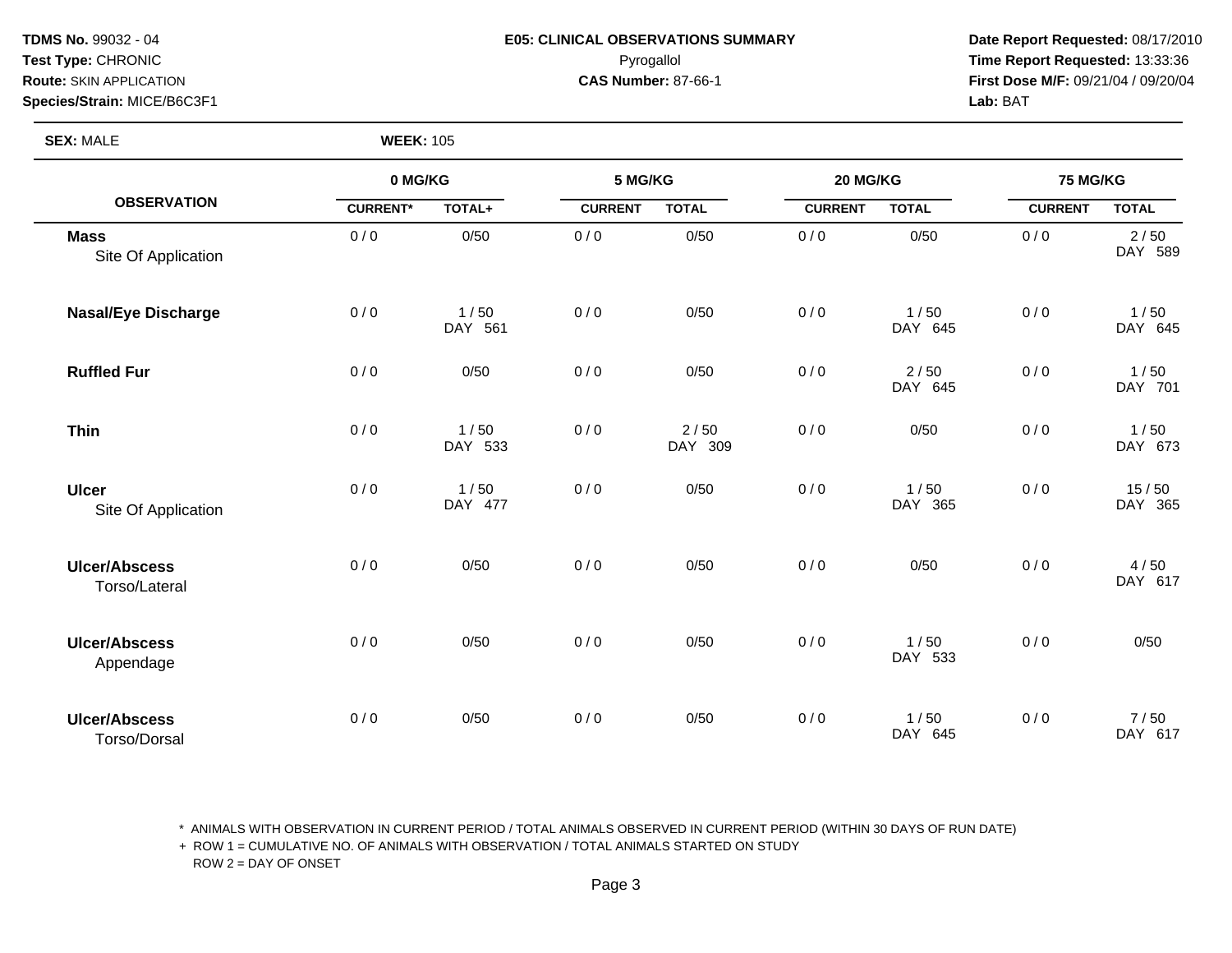| <b>TDMS No. 99032 - 04</b>     | <b>E05: CLINICAL OBSERVATIONS SUMMARY</b> | Date Rep        |
|--------------------------------|-------------------------------------------|-----------------|
| <b>Test Type: CHRONIC</b>      | Pyrogallol                                | Time Rer        |
| <b>Route: SKIN APPLICATION</b> | <b>CAS Number: 87-66-1</b>                | First Dos       |
| Species/Strain: MICE/B6C3F1    |                                           | <b>Lab:</b> BAT |

Pyrogallol **Time Report Requested:** 13:33:36

**SEX:** MALE **WEEK:** 105

\*\*\* END OF MALE DATA \*\*\*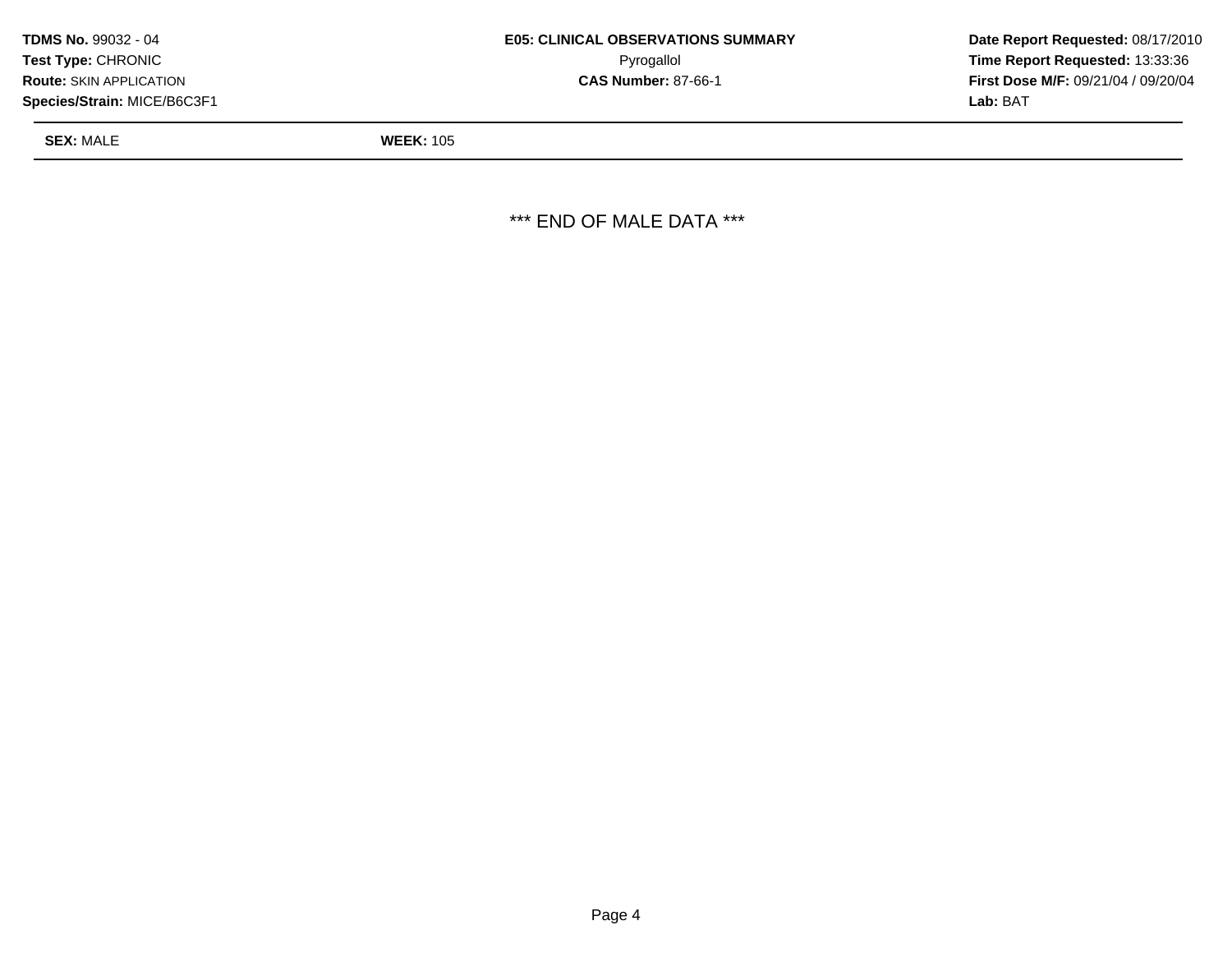# **Species/Strain:** MICE/B6C3F1 **Lab:** BAT

### **TDMS No.** 99032 - 04 **E05: CLINICAL OBSERVATIONS SUMMARY** Date Report Requested: 08/17/2010 **Test Type:** CHRONIC Pyrogallol **Time Report Requested:** 13:33:36 **Route:** SKIN APPLICATION **CAS Number:** 87-66-1 **First Dose M/F:** 09/21/04 / 09/20/04

**SEX:** FEMALE **WEEK:** 105

|                                          | 0 MG/KG         |                 | 5 MG/KG        |                   | 20 MG/KG       |                   | <b>75 MG/KG</b> |                 |
|------------------------------------------|-----------------|-----------------|----------------|-------------------|----------------|-------------------|-----------------|-----------------|
| <b>OBSERVATION</b>                       | <b>CURRENT*</b> | TOTAL+          | <b>CURRENT</b> | <b>TOTAL</b>      | <b>CURRENT</b> | <b>TOTAL</b>      | <b>CURRENT</b>  | <b>TOTAL</b>    |
| <b>Eye Abnormality</b>                   | 0/0             | 2/50<br>DAY 645 | 0/0            | 0/50              | 0/0            | 1/50<br>DAY 505   | 0/0             | 2/50<br>DAY 533 |
| <b>Irritation</b><br>Site Of Application | 0/0             | 3/50<br>DAY 561 | 0/0            | 2/50<br>DAY 477   | 0/0            | $5/50$<br>DAY 113 | 0/0             | 50/50<br>DAY 57 |
| <b>Mass</b><br>Torso/Ventral             | 0/0             | 1/50<br>DAY 701 | 0/0            | $2/50$<br>DAY 533 | 0/0            | 0/50              | 0/0             | 0/50            |
| <b>Mass</b><br>Appendage                 | 0/0             | 3/50<br>DAY 533 | 0/0            | 0/50              | 0/0            | 1/50<br>DAY 701   | 0/0             | 1/50<br>DAY 701 |
| <b>Mass</b><br>Torso/Lateral             | 0/0             | 1/50<br>DAY 701 | 0/0            | 0/50              | 0/0            | 1/50<br>DAY 645   | 0/0             | 2/50<br>DAY 673 |
| <b>Mass</b><br>Head                      | 0/0             | 1/50<br>DAY 673 | 0/0            | 0/50              | 0/0            | 0/50              | 0/0             | 1/50<br>DAY 645 |
| <b>Mass</b><br>Torso/Dorsal              | 0/0             | 0/50            | 0/0            | 1/50<br>DAY 645   | 0/0            | 1/50<br>DAY 561   | 0/0             | 0/50            |
| <b>Mass</b><br>Site Of Application       | 0/0             | 0/50            | 0/0            | 0/50              | 0/0            | 0/50              | 0/0             | 1/50<br>DAY 645 |

\* ANIMALS WITH OBSERVATION IN CURRENT PERIOD / TOTAL ANIMALS OBSERVED IN CURRENT PERIOD (WITHIN 30 DAYS OF RUN DATE)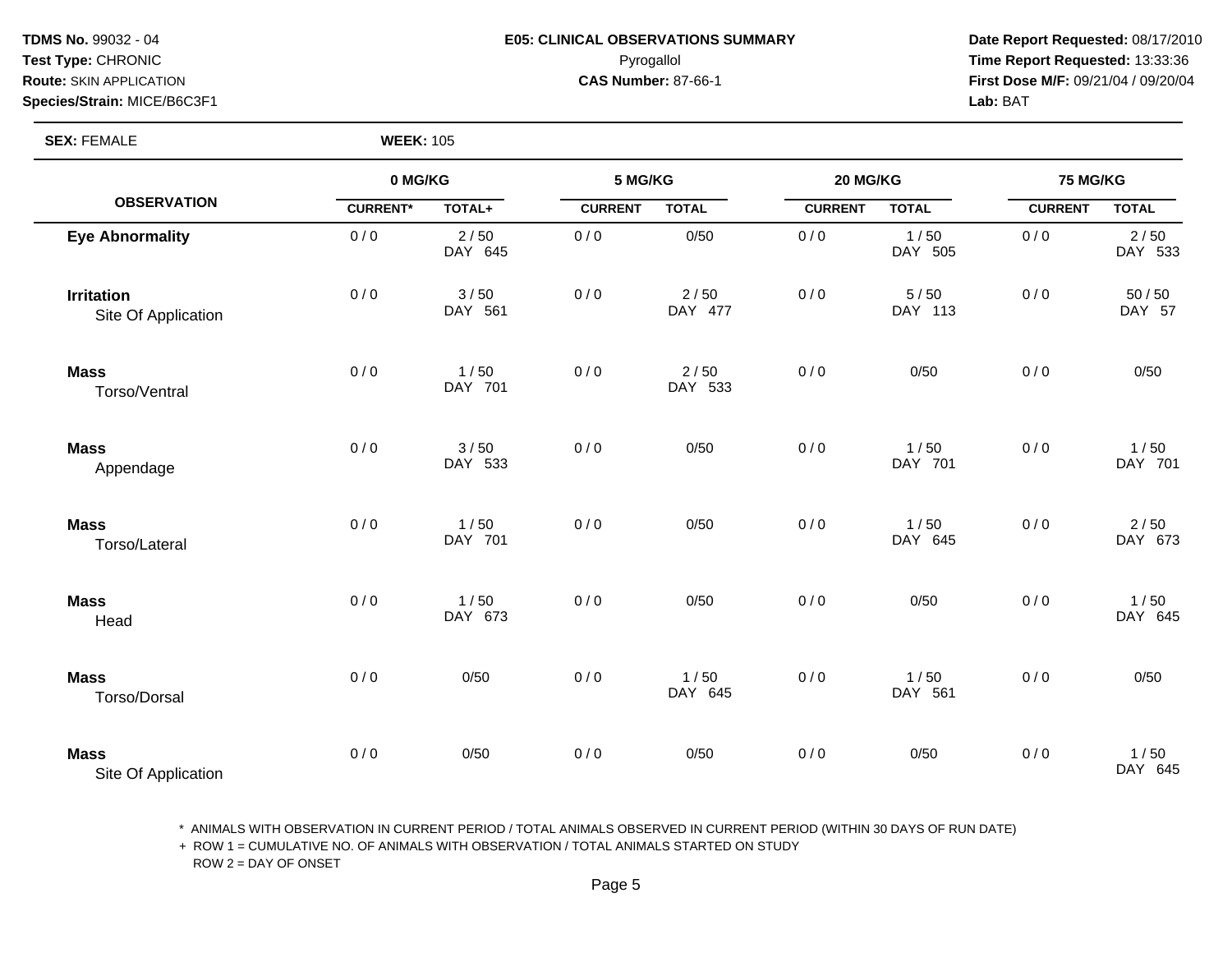# **Species/Strain:** MICE/B6C3F1 **Lab:** BAT

### **TDMS No.** 99032 - 04 **E05: CLINICAL OBSERVATIONS SUMMARY** Date Report Requested: 08/17/2010 **Test Type:** CHRONIC Pyrogallol **Time Report Requested:** 13:33:36 **Route:** SKIN APPLICATION **CAS Number:** 87-66-1 **First Dose M/F:** 09/21/04 / 09/20/04

**SEX:** FEMALE **WEEK:** 105

|                                       | 0 MG/KG         |                 | 5 MG/KG        |                 | 20 MG/KG       |                 | <b>75 MG/KG</b> |                  |
|---------------------------------------|-----------------|-----------------|----------------|-----------------|----------------|-----------------|-----------------|------------------|
| <b>OBSERVATION</b>                    | <b>CURRENT*</b> | TOTAL+          | <b>CURRENT</b> | <b>TOTAL</b>    | <b>CURRENT</b> | <b>TOTAL</b>    | <b>CURRENT</b>  | <b>TOTAL</b>     |
| <b>Nasal/Eye Discharge</b>            | 0/0             | 0/50            | 0/0            | 0/50            | 0/0            | 1/50<br>DAY 533 | 0/0             | 1/50<br>DAY 673  |
| <b>Thin</b>                           | 0/0             | 0/50            | 0/0            | 1/50<br>DAY 533 | 0/0            | 1/50<br>DAY 701 | 0/0             | 0/50             |
| <b>Ulcer</b><br>Site Of Application   | 0/0             | 1/50<br>DAY 589 | 0/0            | 0/50            | 0/0            | 0/50            | 0/0             | 25/50<br>DAY 225 |
| <b>Ulcer/Abscess</b><br>Torso/Lateral | 0/0             | 1/50<br>DAY 673 | 0/0            | 0/50            | 0/0            | 1/50<br>DAY 561 | 0/0             | 2/50<br>DAY 645  |
| <b>Ulcer/Abscess</b><br>Appendage     | 0/0             | 1/50<br>DAY 589 | 0/0            | 0/50            | 0/0            | 1/50<br>DAY 533 | 0/0             | 4/50<br>DAY 533  |
| <b>Ulcer/Abscess</b><br>Torso/Dorsal  | 0/0             | 1/50<br>DAY 701 | 0/0            | 1/50<br>DAY 701 | 0/0            | 0/50            | 0/0             | 4/50<br>DAY 561  |

\* ANIMALS WITH OBSERVATION IN CURRENT PERIOD / TOTAL ANIMALS OBSERVED IN CURRENT PERIOD (WITHIN 30 DAYS OF RUN DATE)